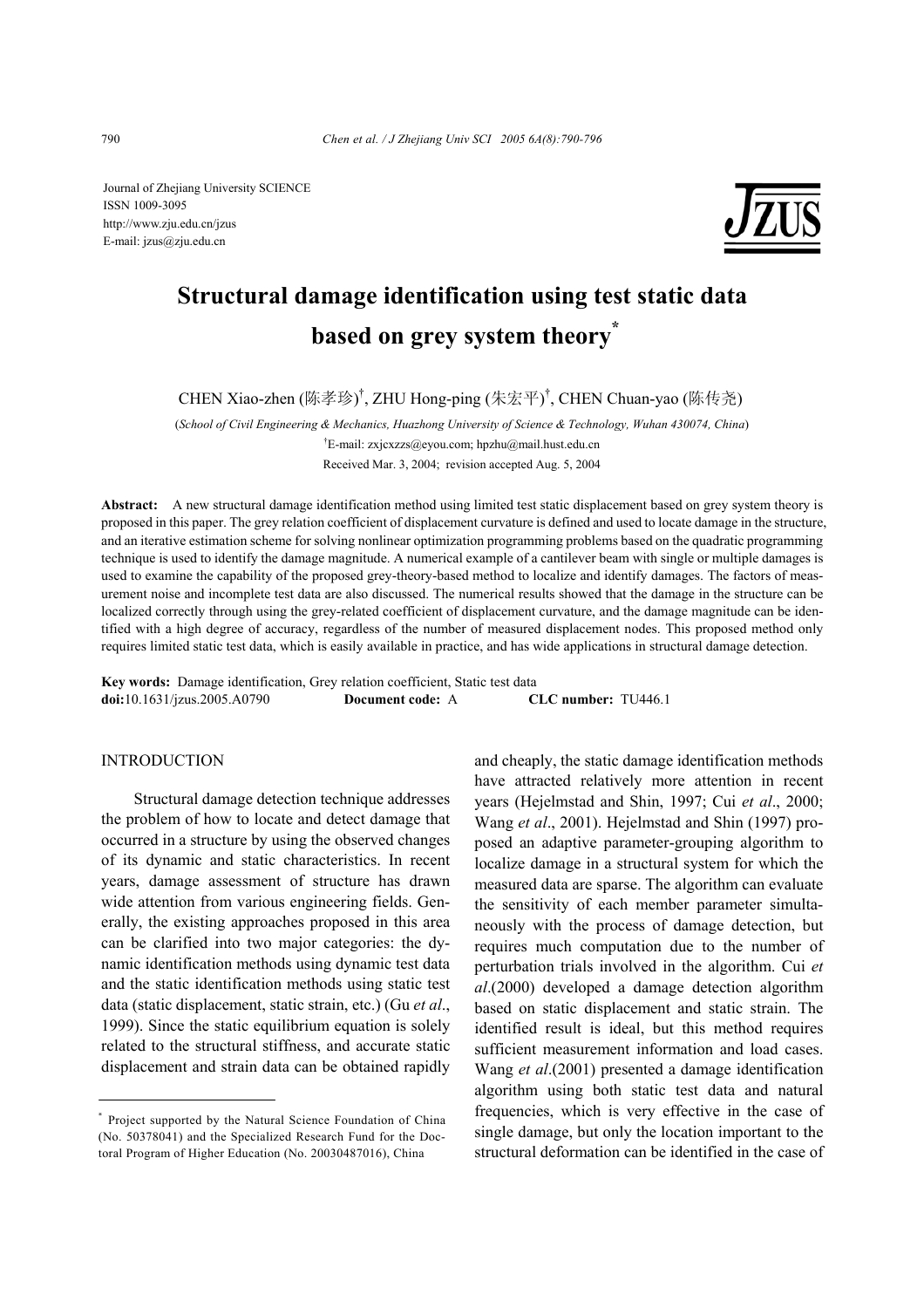multiple damages. Xiang *et al*.(2003) discussed the detection of damage to prestressed concrete continuous beam on the basis of the static response. When the finite element model was used to update the damage variables continually, the theoretically obtained damage development occurred with the tested behaviors. But the many optimal variables for large-scale simulation will lead to reduction of efficiency. Although the static damage identification methods have many advantages, some difficulties still exist. The main problems in the static identification methods are due to: First, the information used in the static damage identification methods is less than that in the dynamic identification, which makes it more difficult to get the ideal identification result. For example, the angular displacement or rotational freedom is difficult to determine. Second, the effects of the damage may be concealed due to the limited load paths. Lastly, the static data provide only the local structural damage information, and the measured static data are very limited.

Deng (1982)'s grey system theory, which uses relatively small data sets and does not demand strict compliance with certain statistical laws, is a truly multidisciplinary and generic method for dealing with systems characterized by poor information and/or for which information is lacking. Grey relation analysis (GRA), an essential part of the grey systems theory, deals with poor or incomplete data, or uncertain problems of some systems. It was successfully applied to evaluate the effect of environment factors on corrosion failure of oil tubes and in fields such as hydro-electricity (Liang, 1999), electricity demand forecasting (Albert *et al*., 2003), information processing (Liua *et al*., 2004) and chemistry (Fu and Zheng, 2001). The grey relation coefficient essentially indicates the approaching degree of two geometric curves: the larger the relational coefficient is, the nearer the geometry curves are. When the structure is damaged, the geometric shape of the structure will change. Especially, the geometric shape of the damaged elements changes more largely than that of the other undamaged elements. According to the grey system theory, the changes of the geometric shape can be evaluated by the grey relation coefficient which can, thus, be expected to identify the damaged elements.

In this paper, the feasibility of using the grey

system theory to identify the damages of structure based on static test data is exploited. A two-stage damage identification algorithm is presented by using the changes of measured static displacement curvature which is relatively sensitive. The damages are localized firstly by using the node grey relation coefficient, and then, a based on the quadratic programming technique iterative procedure for solving nonlinear programming problems is used to identify the extent of the damage. A cantilever beam with single and multiple damages was used to verify the effectiveness of the proposed method, and the factors of measurement noise and incomplete test data are also considered.

# DAMAGE DETECTION BASED ON THE GREY **THERORY**

### **Grey relation analysis**

Now, we write the reference sequence  $X_0$  and test sequence *X<sub>i</sub>* in the form  $X_0=(x_0(1), x_0(2), ..., x_0(k)),$  $X_i=(x_i(1), x_i(2), \ldots, x_i(k))$ ; the essential expression of the grey relation coefficient (GRC) *ξi*(*k*) is given in Deng (1982)

$$
\xi_i(k) = \frac{\min_{i} \min_{k} X + \alpha \max_{i} \max_{k} X}{X + \alpha \max_{i} \max_{k} X}
$$
 (1)

where  $X=|x_0(k)-x_i(k)|$ ;  $\alpha \in [0, 1]$  is the distinguishable coefficient used to adjust the range of the comparison environment, and to control level of differences of the relation coefficients. When  $\alpha=1$ , the comparison environment is unaltered; when  $\alpha=0$ , the comparison environment disappears. In cases where data variation is large,  $\alpha$  usually ranges from 0.1 to 0.5 for reducing the influence of extremely large  $\max_i \max_k X$ . The

grey relation coefficient *ξi*(*k*), usually ranges from 0 to 1, evaluates the point-relation degree at the *i*th point of the test sequence  $X_i(k)$  and reference sequence  $X_0(k)$ . Generally,  $\xi_i(k) > 0.9$  indicates that the reference point and the test point are related completely; 0.8<*ξi*(*k*)<0.9 indicates the good relation of the two points; 0.6<*ξi*(*k*)<0.8 indicates that the two points are relative or irrespective possibly; *ξi*(*k*)<0.6 represents that the two points are almost irrelative (Fu,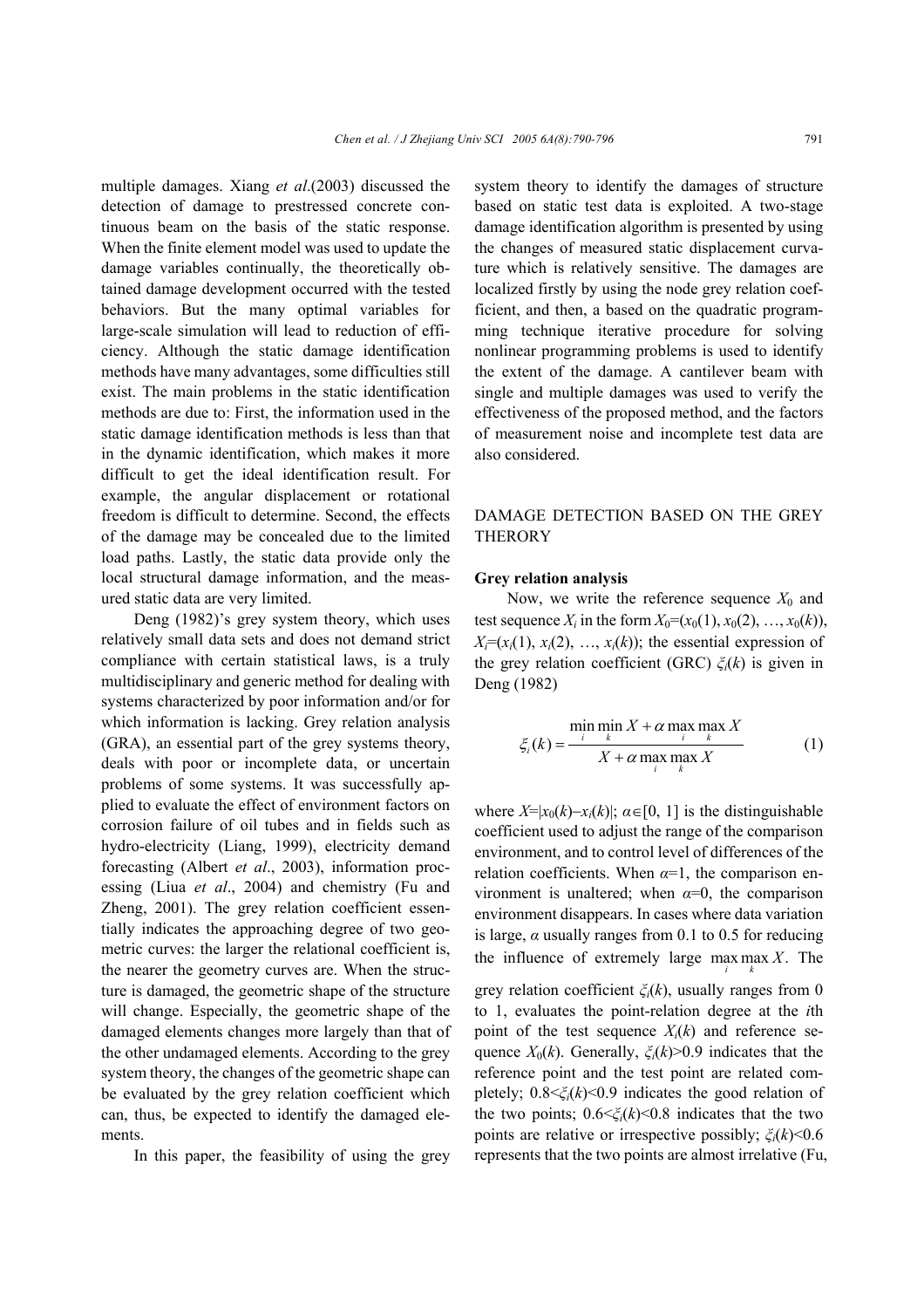and Zheng, 2001).

## **Damage localization**

The displacements of undamaged and damaged structure are, respectively

$$
u^{(u)} = \{u_1^{(u)}, u_2^{(u)}, \cdots, u_i^{(u)}\}
$$
 (2)

$$
u^{(d)} = \{u_1^{(d)}, u_2^{(d)}, \cdots, u_i^{(d)}\}
$$
 (3)

where *i* means the node of structure.

According to the central difference approximation, the node displacement curvatures of the *i*th node of the structure before and after damage are expressed as, respectively

$$
\rho_i^{(u)} = \frac{u_{i-1}^{(u)} + u_{i+1}^{(u)} - 2u_i^{(u)}}{l_{i-1}l_{i+1}}
$$
(4)

$$
\rho_i^{(d)} = \frac{u_{i-1}^{(d)} + u_{i+1}^{(d)} - 2u_i^{(d)}}{l_{i-1}l_{i+1}}
$$
\n(5)

where *li*−1 is the distance between the (*i*−1)th node and the *i*th node;  $l_{i+1}$  is the distance between the *i*th node and the (*i*+1)th node.

For every measured node, GRC *ξi*(*k*) of the *i*th node can be described as:

$$
\xi_i(k) = \frac{\min_{i} \min_{i} \rho + \alpha \max_{i} \max_{i} \rho}{\rho + \alpha \max_{i} \max_{i} \rho}
$$
(6)

where  $\rho = \rho_i^{(d)} - \rho_i^{(u)}$  ; *k* denotes the number of load case, and *α*=0.5 (Deng, 1982).

For a load case, damage in some elements was sensitive while damage in the other elements was not. As we know, only sensitive damages can be detected. Therefore, it is impossible to identify all the damages under one load case. The more load cases there are, the better detection results are. Actually the load case is not unlimited. Thus, in the following sections, one of the objectives is to determine whether applying limited load cases can detect correctly all damages of the structure.

GRC in different node under the different load case can be used to localize the damage. GRC is between 0 and 1; for undamaged structure, it is equal to 1 in all nodes; for a damaged structure, the smaller

GRC in some nodes is, the bigger the probability of damage in these nodes is.

### **Damage magnitude detection**

For the *i*th load case, the governing equation of static equilibrium is

$$
Ku_i = F_i \tag{7}
$$

where  $F_i$  is the vector of applied forces for the *i*th load case; and  $u_i$  is the corresponding static displacement response. When the damage in the *j*th element occurs, the element stiffness matrix can be written as:

$$
[\boldsymbol{K}_j]^d = \beta_j [\boldsymbol{K}_j]^u \tag{8}
$$

where  $\beta_i$  is the coefficient of element stiffness which represents the magnitude of damage in the element. For an undamaged element  $\beta_i=1$ ; and  $\beta_i=0$  represents the complete damage in the *j*th element.  $[K_j]^d$  and  $[K_j]$ <sup>u</sup> are the element stiffness matrices of the *j*th element in damaged and undamaged states, respectively. Then the global stiffness matrix of damaged structure can be described as

$$
[\bm{K}]^{d} = \sum_{j=1}^{n} \beta_{j} [\bm{K}]^{u}
$$
 (9)

where  $n$  is the total number of elements in the structure.

From Eqs.(7) and (9), the computed displacement,  $u_i^a$ , after damage can be obtained as

$$
u_i^a = \boldsymbol{K}^{d^{-1}}(\boldsymbol{\beta}_j)\boldsymbol{F}_i
$$
 (10)

If the structural stiffness matrix captures the properties of the system, and if the measured responses were free from error, the governing equation would be exactly satisfied. In general, such perfection is impossible. The output error between computed and measured displacement for the *i*th load case is defined as

$$
e_i(\beta_j) = u_i^a - u_i^m \tag{11}
$$

where  $u_i^m$  is the measured displacement in the *i*th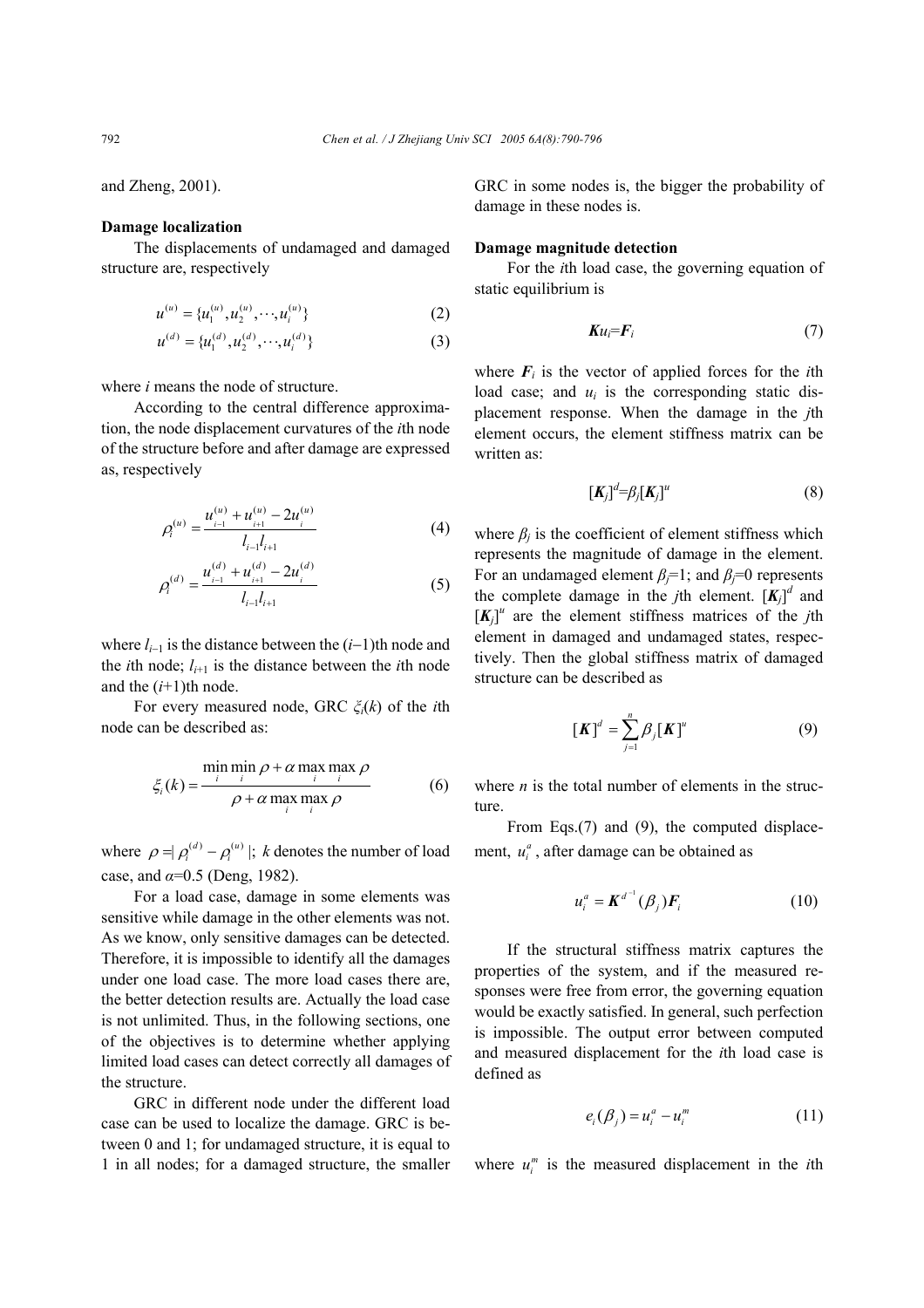load case.

The element stiffness coefficient *βj* can be obtained by minimizing the output error vector defined by Eq.(11). However, here, a constrained nonlinear optimization problem is solved for the optimal parameters by minimizing the following objective function using the quadratic programming technique (Hao and Xia, 2002).

$$
\boldsymbol{J} = e_i(\boldsymbol{\beta}) \cdot e_i(\boldsymbol{\beta})^{\mathrm{T}} \quad \text{subject to} \quad 0 \le \beta_j \le 1 \tag{12}
$$

From the value of the element stiffness coefficient, the damage extent of the element can be known. When  $\beta_i$  approaches 1, the damage extent in the *j*th element is small, contrarily, the damage extent is large.

The magnitude of damage in the *j*th element can be described as

$$
\alpha_j = (1 - \beta_j) \times 100\% \tag{13}
$$

## NUMERICAL EXAMPLE

In this section a cantilever beam is used to demonstrate the applicability of the proposed method above to identify the damage. The factors of incomplete test data, limited load cases and measurement noise are also considered. The length of the beam is 300 mm and square cross-section is 20 mm×20 mm. The elastic module is 2.0E+11 Pa, the density of material is  $\rho$ =7800 kg/m<sup>3</sup>. The value of the loads are  $P_1$ =1 kN,  $P_2$ =2 kN and  $P_3$ =1 kN. The static test data such as displacements are obtained from the FEM simulation. A group of random numbers with normal distribution ( $\mu$ =0,  $\sigma$ =0) is added to the data from FEM analysis to simulate the measured error.

#### **Ten elements**

The finite element model with 10 elements is shown in Fig.1. Three load cases are shown in Table 1. Four damage cases with moderate damage are considered. Cases A and B denote single damage of different magnitude, the flexural stiffness of E5 is reduced 10% in Case A, and 7% reduction of E8 in Case B. Case C denotes multiple damages in separated elements where 7% reduction is in flexural stiffness of E4 and 10% reduction is in E7. In Case D representing multiple damages in adjacent elements 7% reduction in flexural stiffness is in E4 and E5.



**Fig.1 Cantilever beam of 10 finite elements with 3 loads**

**Table 1 Load cases for the 10-element cantilever beam**

| Load case | Load location  | Load       |
|-----------|----------------|------------|
|           | Node 11        | $P_{1}$    |
|           | Nodes 11 and 7 | $P_1, P_2$ |
|           | Nodes 11 and 4 | $P_1, P_3$ |

The values of GRC  $\xi_i(k)$  for the 4 cases calculated from Eq.(6) are shown in Fig.2. Curve a shows that the values at the two nodes of the 5th element are 0.3333 and 0.3472, respectively, and that the values at the nodes of the other elements are above 0.95, which indicates that the correlation of nodes 5 and 6 is very poor, thus, it is showed that the element between these two nodes is the damaged element. Curve b clearly shows that the GRC value sharply decreases from 1.0 at node 7 to 0.3333 at node 8, and remains unchanged from node 8 to node 9, then greatly increases from 0.3333 at node 9 to 1.0 at node 10, thus forming a valley. This indicates that the 8th element between nodes 8 and 9 is the damaged element. The results in Curves a and b show that the GRC-based approach is very effective and exact in pinpointing the single damage. Curves c and d show the identified results for multiple damages in Cases C and D. Curve c clearly tells us that the GRC values at the two nodes of the 4th and 8th elements are far smaller than those of the other nodes, thus indicating that the 4th and 8th elements are damaged elements. In Curve d, there is a sharp angle between node 4 and node 6, the GRC value sharply decreases from 1.0 at node 3 to 0.4643 at node 4, decreases to the minimum 0.3333 at node 5, and then increases to 0.5287 at node 6 and then 0.9583 at node 7. According to the rule mentioned above to localize damages, elements between the 4th and the 6th nodes are damaged. The results from Curves c and d show that the proposed approach also very effective for localizing multiple damages in adjacent or separated elements.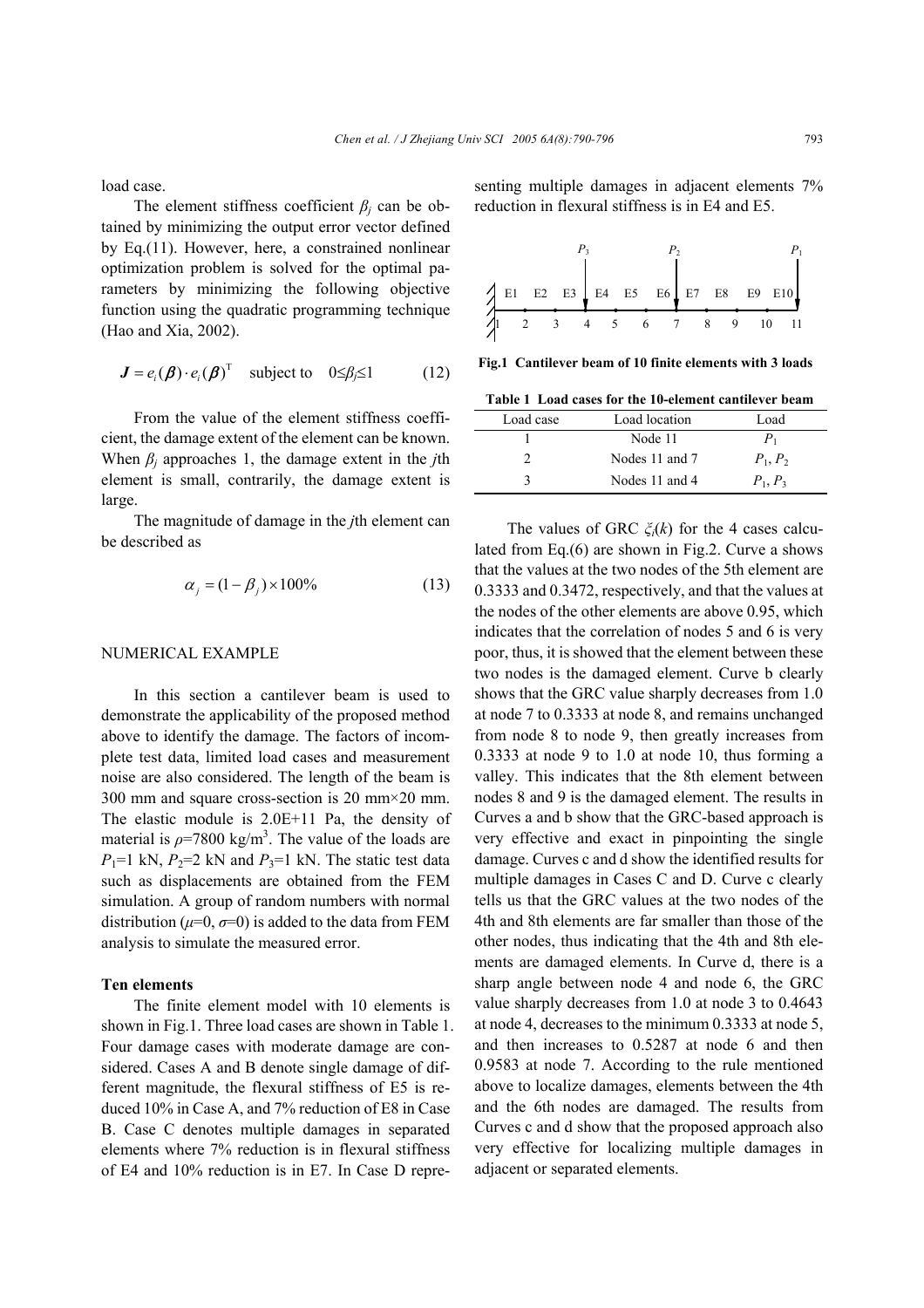

**Fig.2 Damage localization in 10-element model**

Once the damage can be correctly localized, solving Eq.(12) within the potential damaged elements can identify the magnitude of damage. The comparison between the preset and the identified magnitudes of damage are given in Fig.3, showing that the preset single or multiple damages can be identified with a relatively high degree of accuracy. In

this method, 3 loads at most are applied and the measurement noise is also considered, so the proposed method is robust.

## **Six elements**

The finite element model with 6 elements is shown in Fig.4. Three load cases are shown in Table 2, four slight damage cases are considered. Cases A and B denote single damage of different damage magnitudes, the flexural stiffness of E2 is reduced 1% in Case A, and 3% reduction of E4 in Case B. Case C denotes multiple damages in separated elements where 1% reduction is in flexural stiffness of E2 and 3% reduction is in E5. In Case D representing multiple damages in adjacent elements 1% reduction in flexural stiffness is in E3 and E4.

The values of GRC *ξi*(*k*) for the 4 damage cases of the 6-element cantilever beam calculated from Eq.(6) are shown in Fig.5. Curve a shows that GRC values in the two nodes of the 2nd element are 0.3333



**Fig.3 Identification of damage extent in (a) Case A; (b) Case B; (c) Case C; (d) Case D**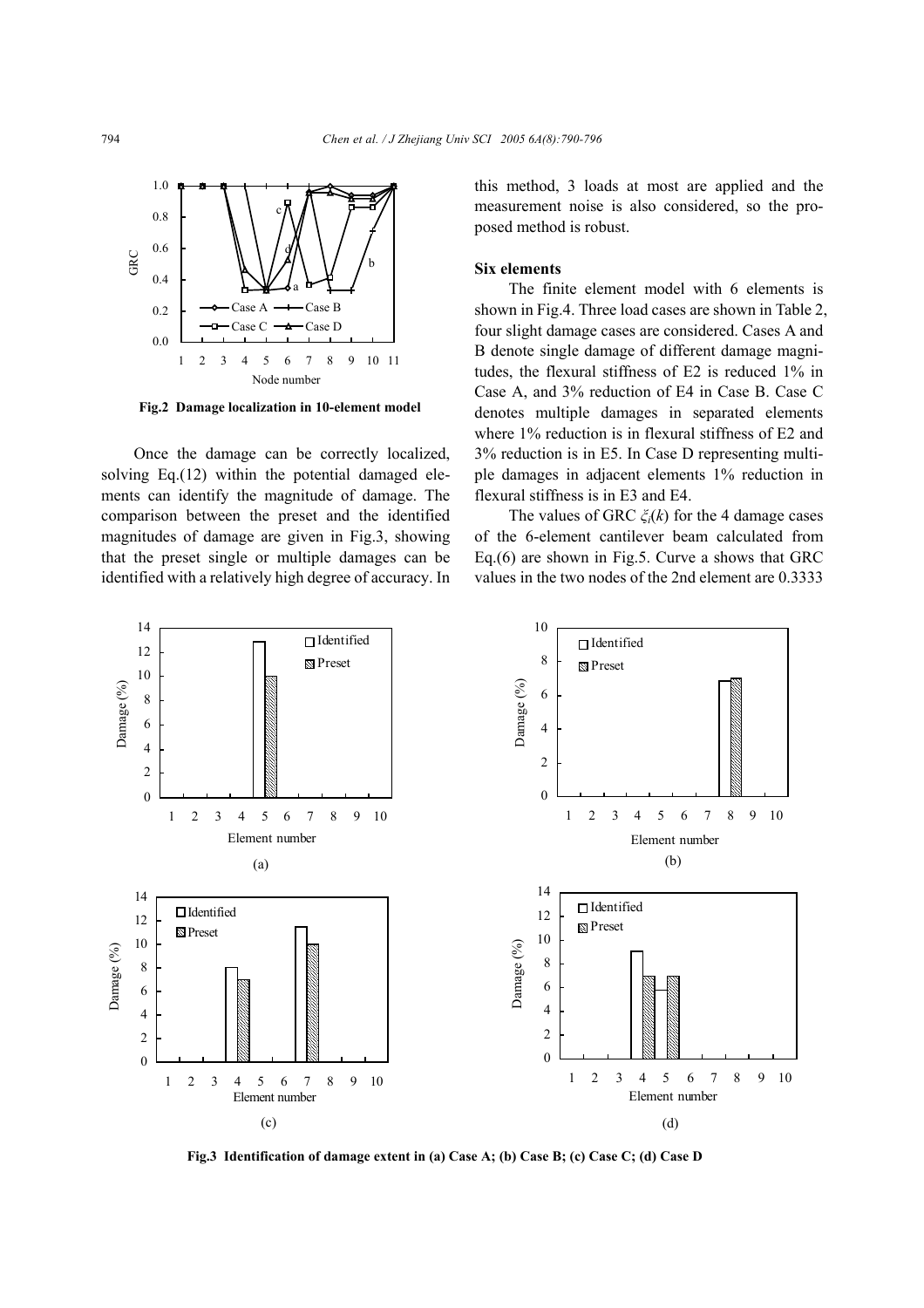| таріс 2 - доай сазся ісі-сііс о сісінсігія сантістег реані |                                                |                                       |
|------------------------------------------------------------|------------------------------------------------|---------------------------------------|
| Load case                                                  | Load location                                  | Load                                  |
|                                                            | Node 7                                         | $P_{1}$                               |
| $\mathcal{L}$                                              | Nodes 4, 7                                     | $P_2, P_1$                            |
| 3                                                          | Nodes 3, 7                                     | $P_3, P_1$                            |
| E1                                                         | $P_{3}$<br>$P_2$<br>E3<br>E2<br>E <sub>4</sub> | Р<br>E <sub>6</sub><br>E <sub>5</sub> |
|                                                            |                                                |                                       |

**Table 2 Load cases for the 6-elements cantilever beam** 

**Fig.4 Cantilever beam of 6 finite elements with 3 loads**



**Fig.5 Damage localization in 6-element model**

and 0.3398, respectively, which are relatively smaller than those in the other nodes, seemingly indicate that the correlation of these two nodes is very poor, means the element (E2) between the two nodes is damaged. Curve b shows that GRC values in the 4th and 5th nodes are 0.3333 and 0.3455, respectively, which are further smaller than those in the other nodes, so it can be judged that E4 is the damaged element. The results in Curves a and b in Fig.5 show the proposed method is very effective for localizing small magnitude the single damage, even 1%.

Curves c and d in Fig.5 show the identified results of multiple damages. Curve c shows that the GRC values at nodes 2, 3, 5 and 6 are obviously smaller than those at the other nodes, and form two valleys, so the 2nd element and the 4th element are easily judged as the damaged elements. Curve d shows that the GRC values at nodes 3, 4 and 5 are further smaller than those at the other nodes, and form a valley, that is, the 3rd and 4th elements are localized as the damaged elements. The results in Curves c and d indicate that the proposed approach is also very effective for localizing separated and adjacent multi-



**Fig.6 Identification of damage extent in (a) Case A; (b) Case B; (c) Case C; (d) Case D**